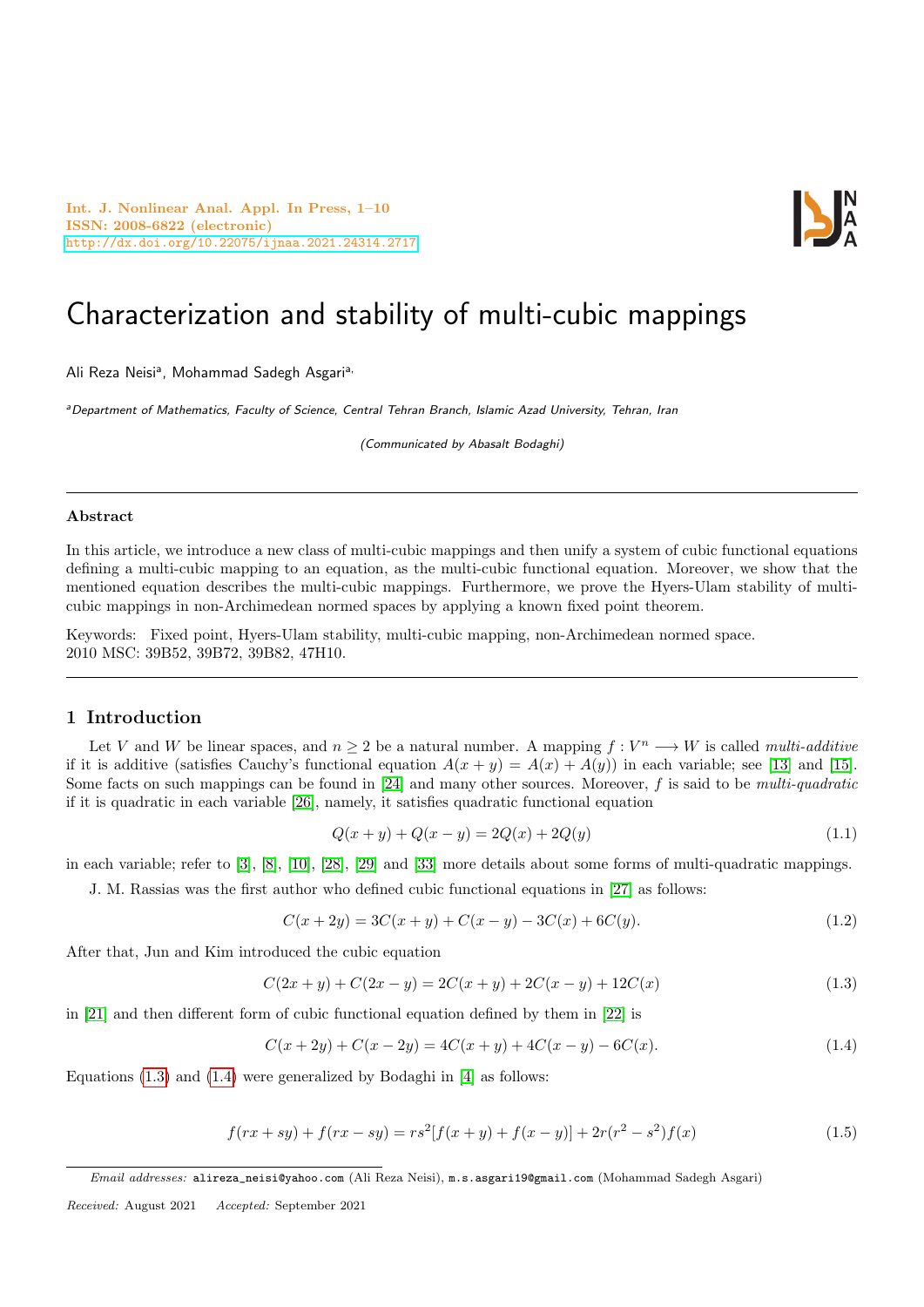where r, s are integer numbers with  $r \pm s \neq 0$ ; see also [\[7\]](#page-8-8).

Ghaemi et al., in [\[19\]](#page-8-9) introduced the multi-cubic mappings for the first time. In fact, they considered a mapping  $f: V^n \longrightarrow W$  which satisfies [\(1.5\)](#page-0-2) in each variable. Next, a special case of such mappings is studied in [\[11\]](#page-8-10). In fact, a mapping  $f: V^n \longrightarrow W$  is called *multi-cubic* if it is cubic in each variable, i.e., satisfies [\(1.3\)](#page-0-0) in each variable. In [\[11\]](#page-8-10), the authors unified the system of functional equations defining a multi-cubic mapping to a single equation, namely, multi-cubic functional equation. Furthermore, the general system of cubic functional equations which was defined in [\[19\]](#page-8-9), characterized as a single equation in [\[18\]](#page-8-11).

In two last decades, the stability problem for functional equations which was initiated by Ulam [\[30\]](#page-9-6) for group homomorphisms, answered and studied for several variables mappings. Indeed, a functional equation Γ is said to be stable if any function f satisfying the equation Γ approximately must be near to an exact solution.

The Hyers-Ulam stability of multi-quadratic mappings in various Banach spaces have been studied in [\[8\]](#page-8-3), [\[9\]](#page-8-12), [\[14\]](#page-8-13), [\[16\]](#page-8-14), [\[17\]](#page-8-15) and [\[33\]](#page-9-4). In [\[11\]](#page-8-10), it is shown that every multi-cubic functional equation is stable; for the miscellaneous versions of multi-cubic mappings and their stabilities in modular spaces, we refer to [\[25\]](#page-9-7)), respectively. For the structure and stability of multi-additive-quadratic and multi-quadratic-cubic, we refer to [\[1\]](#page-8-16) and [\[6\]](#page-8-17), respectively.

Using equation  $(1.2)$ , in this paper, we define a new form of multi-cubic mappings which are different from  $[11]$ and  $[18]$  and then present a characterization of such mappings. In other words, we reduce the system of n equations defining the multi-cubic mappings to obtain a single functional equation. We also prove the Hyers-Ulam stability and hyperstabilty for multi-cubic functional equations in non-Archimedean normed spaces by applying a known fixed point theorem which has been introduced and studied in [\[12\]](#page-8-18); for more applications of this technique see [\[2\]](#page-8-19), [\[31\]](#page-9-8) and [\[32\]](#page-9-9).

# 2 Characterization of multi-cubic mappings

Throughout this paper,  $\mathbb{N}, \mathbb{Z}$  and  $\mathbb{Q}$  are the set of all positive integers, integers and rational numbers, respectively,  $\mathbb{N}_0 := \mathbb{N} \cup \{0\}, \mathbb{R}_+ := [0, \infty)$ . For any  $l \in \mathbb{N}_0, n \in \mathbb{N}, t = (t_1, \ldots, t_n) \in \{-1, 1\}^n$  and  $x = (x_1, \ldots, x_n) \in V^n$  we write  $lx := (lx_1, \ldots, lx_n)$  and  $tx := (t_1x_1, \ldots, t_nx_n)$ , where lx stands, as usual, for the scaler product of l on x in the linear space  $V$ .

**Definition** 2.1. Let V and W be vector spaces over Q,  $n \in \mathbb{N}$ . A several variables mapping  $f: V^n \longrightarrow W$  is called *n-cubic* or *multi-cubic* if f satisfies  $(1.2)$  in each variable.

Let  $n \in \mathbb{N}$  with  $n \ge 2$  and  $x_i^n = (x_{i1}, x_{i2}, \ldots, x_{in}) \in V^n$ , where  $i \in \{1, 2\}$ . We shall denote  $x_i^n$  by  $x_i$  if there is no risk of mistake. For  $x_1, x_2 \in V^n$  and  $p_l \in \mathbb{N}_0$  with  $0 \leq p_l \leq n$ , where  $l \in \{1, 2, 3\}$ . Set

$$
\mathbb{A}^{n} = \{ \mathfrak{A}_{n} = (A_{1}, \ldots, A_{n}) | A_{j} \in \{ x_{1j} \pm x_{2j}, x_{1j}, x_{2j} \} \},
$$

for all  $j \in \{1, \ldots, n\}$ . The subset  $\mathbb{A}^n_{(p_1, p_2, p_3)}$  of  $\mathbb{A}^n$  is considered as follows:

$$
\mathbb{A}^{n}_{(p_1, p_2, p_3)} := \{ \mathfrak{A}_n \in \mathbb{A}^n | \operatorname{Card} \{ A_j : A_j = x_{1j} \} = p_1,
$$
  
 
$$
\operatorname{Card} \{ A_j : A_j = x_{2j} \} = p_2, \operatorname{Card} \{ A_j : A_j = x_{1j} + x_{2j} \} = p_3, \}.
$$

The following notations can be used for the multi-cubic mappings.

<span id="page-1-0"></span>
$$
f\left(\mathbb{A}_{(p_1,p_2,p_3)}^n\right) := \sum_{\mathfrak{A}_n \in \mathbb{A}_{(p_1,p_2,p_3)}^n} f\left(\mathfrak{A}_n\right),\tag{2.1}
$$

and

$$
f\left(\mathbb{A}_{(p_1,p_2,p_3)}^n,z\right):=\sum_{\mathfrak{A}_n\in\mathbb{A}_{(p_1,p_2,p_3)}^n}f\left(\mathfrak{A}_n,z\right)\qquad(z\in V).
$$

The notation  $\begin{pmatrix} n \\ n \end{pmatrix}$ k is the binomial coefficient which is defined for all  $n, k \in \mathbb{N}_0$  with  $n \geq k$  by  $\frac{n!}{k!(n-k)!}$ .

**Definition 2.2.** Consider a mapping  $f: V^n \longrightarrow W$ . Then, it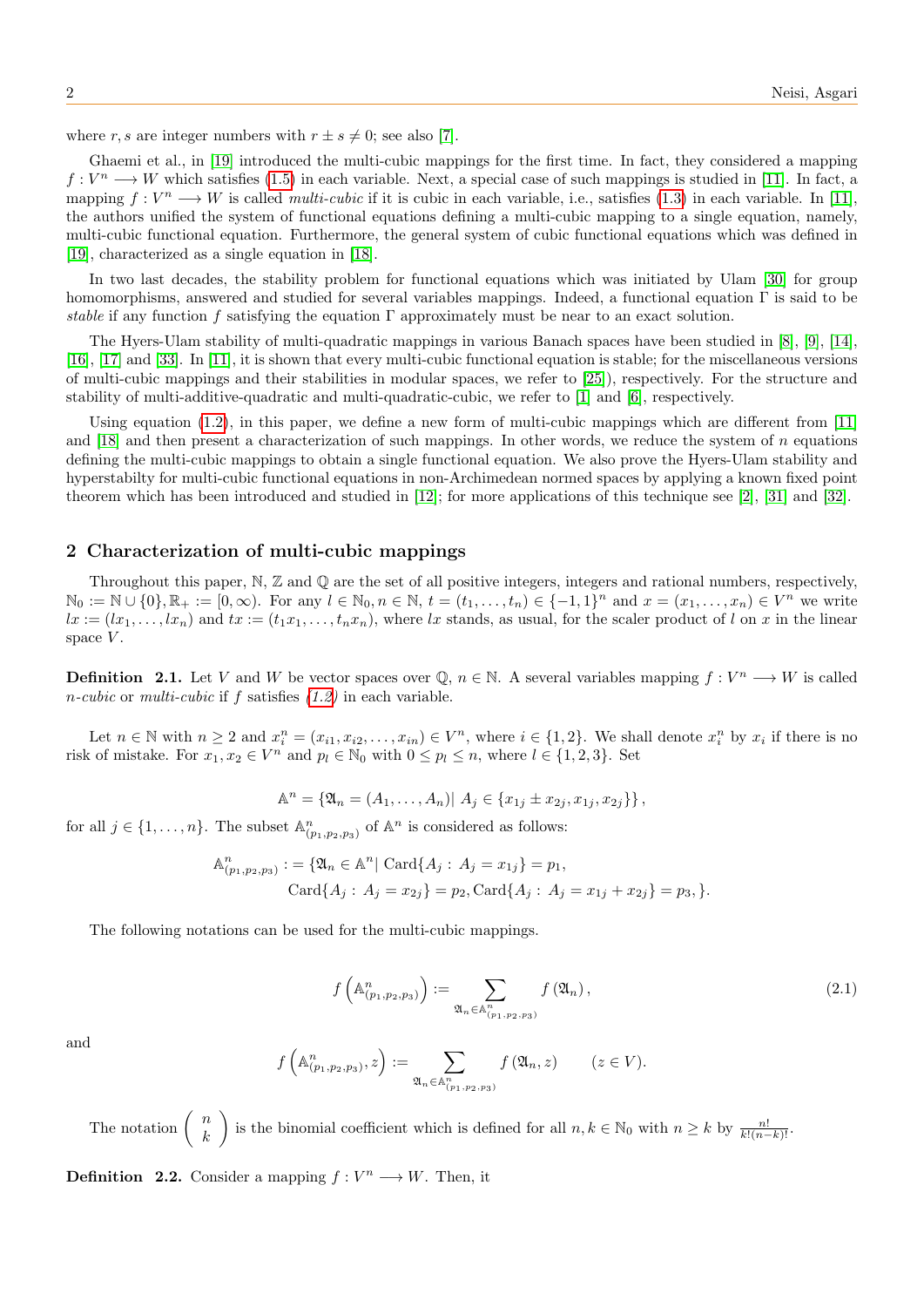- (i) satisfies zero condition if  $f(x) = 0$  for any  $x \in V^n$  with at least one component which is equal to zero.
- $(ii)$  is odd in the *j*th variable if

<span id="page-2-1"></span>
$$
f(z_1,\ldots,z_{j-1},-z_j,z_{j+1},\ldots,z_n)=-f(z_1,\ldots,z_{j-1},z_j,z_{j+1},\ldots,z_n).
$$

Here, we bring the following lemma, presented in [\[5\]](#page-8-20).

**Lemma 2.3.** Let  $n, k, p_l \in \mathbb{N}_0$ , such that  $k + \sum_{l=1}^{m} p_l \leq n$ , where  $l \in \{1, \ldots, m\}$ . Then

$$
\begin{pmatrix}\nn - k \\
n - k - \sum_{l=1}^{m} p_l\n\end{pmatrix}\n\begin{pmatrix}\n\sum_{l=1}^{m} p_l \\
\sum_{l=1}^{m-1} p_l\n\end{pmatrix}\n\cdots\n\begin{pmatrix}\np_1 + p_2 \\
p_1\n\end{pmatrix}\n=\n\begin{pmatrix}\nn - k \\
p_1\n\end{pmatrix}\n\begin{pmatrix}\nn - k - p_1 \\
p_2\n\end{pmatrix}\n\cdots\n\begin{pmatrix}\nn - k - \sum_{l=1}^{m-1} p_l \\
p_m\n\end{pmatrix}.
$$

Let  $0 \leq k \leq n-1$ . Put  $\mathbf{n} := \{1, \ldots, n\}$ ,  $n \in \mathbb{N}$ . For a subset  $T = \{j_1, \ldots, j_i\}$  of  $\mathbf{n}$  with  $1 \leq j_1 < \cdots < j_i \leq n$  and  $x = (x_1, \ldots, x_n) \in V^n,$ 

<span id="page-2-0"></span>
$$
Tx := (0, \dots, 0, x_{j_1}, 0, \dots, 0, x_{j_i}, 0, \dots, 0) \in V^n
$$

denotes the vector which coincides with  $x$  in exactly those components, which are indexed by the elements of  $T$  and whose other components are set equal zero. Note that  $0x = 0$ ,  $n^2 = x$ . We use these notations in the proof of upcoming lemma.

We need the next lemma in reaching our goal in this section. The idea of proof is taken form [\[6,](#page-8-17) Lemma 2.3].

<span id="page-2-4"></span>**Lemma 2.4.** Suppose that a mapping  $f: V^n \longrightarrow W$  satisfies the equation

<span id="page-2-2"></span>
$$
f(x_1 + 2x_2) = \sum_{p_1=0}^{n} \sum_{p_2=0}^{n-p_1} \sum_{p_3=0}^{n-p_1-p_2} (-3)^{p_1} 6^{p_2} 3^{p_3} f\left(\mathbb{A}_{(p_1, p_2, p_3)}^n\right),\tag{2.2}
$$

for all  $x_1, x_2 \in V^n$ , where  $f\left(\mathbb{A}_{(p_1,p_2,p_3)}^n\right)$  is defined in  $(2.1)$ . Then, it has zero condition.

**Proof**. Given an arbitrary and fixed  $x \in V^n$ . We argue by induction on k that for each  $_k x$ ,  $f(kx) = 0$  when  $0 \le k \le n - 1$ . Putting  $x_1 = x_2 = 0$  in [\(2.2\)](#page-2-0), we have

$$
f_{(0x)}\n= \left[ \sum_{p_1=0}^n \sum_{p_2=0}^{n-p_1} \sum_{p_3=0}^{n-p_1-p_2} \binom{n}{n-p_1-p_2-p_3} \binom{p_1+p_2+p_3}{p_1+p_2} \binom{p_1+p_2}{p_1} (-3)^{p_1} 6^{p_2} 3^{p_3} \right] f_{(0x)}.\n\tag{2.3}
$$

Using Lemma [2.3](#page-2-1) for  $k = 0$ , we have

<span id="page-2-3"></span>
$$
\sum_{p_1=0}^{n} {n \choose n-p_1-p_2-p_3} {p_1+p_2+p_3 \choose p_1+p_2} (-3)^{p_1} 6^{p_2} 3^{p_3}
$$
  
= 
$$
\sum_{p_1=0}^{n} {n \choose p_1} (-3)^{p_1} \sum_{p_2=0}^{n-p_1} {n-p_1 \choose p_2} 6^{p_2} \sum_{p_3=0}^{n-p_1-p_2} {n-p_1-p_2 \choose p_3} 1^{n-p_1-p_2-p_3} \times 3^{p_3}
$$
  
= 
$$
\sum_{p_1=0}^{n} {n \choose p_1} (-3)^{p_1} \sum_{p_2=0}^{n-p_1} {n-p_1 \choose p_2} 6^{p_2} \times 4^{n-p_1-p_2}
$$
  
= 
$$
\sum_{p_1=0}^{n} {n \choose p_1} (-3)^{p_1} 10^{n-p_1} = 7^n.
$$
 (2.4)

It follows from relations [\(2.3\)](#page-2-2) and [\(2.4\)](#page-2-3) that  $f(x) = 7<sup>n</sup> f(x)$ , and so  $f(x) = 0$ . Assume that for each  $k-1x$ ,  $f(k-1x) = 0$ . We show that  $f(kx) = 0$ . Without loss of generality, we assume that the first k variables are non-zero.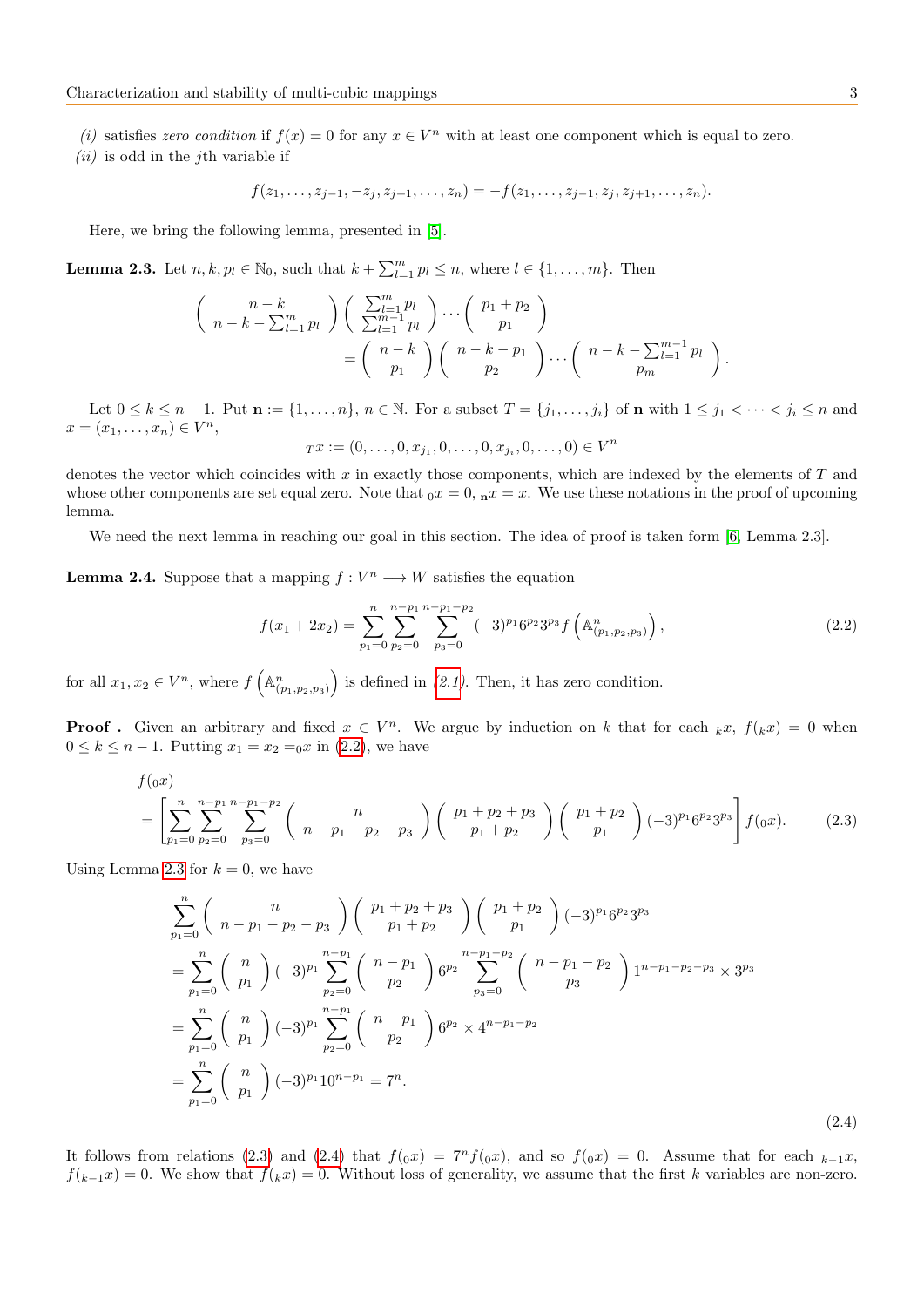By our assumption, replacing  $(x_1, x_2)$  by  $(kx_1, 0)$  in equation [\(2.2\)](#page-2-0), we have

$$
f(kx) = \left[ \sum_{p_1=0}^{n} \sum_{p_2=0}^{n-k-p_1} \sum_{p_3=0}^{n-k-p_1-p_2} \binom{n-k}{n-k-p_1-p_2-p_3} \binom{p_1+p_2+p_3}{p_1+p_2} \binom{p_1+p_2}{p_1} (-3)^{p_1} 6^{p_2} 3^{p_3} \right] f(kx).
$$

Similar the above and by using Lemma [2.3,](#page-2-1) we can obtain  $f(kx) = 7^{n-k} f(kx)$  and this implies that  $f(kx) = 0$  and so the proof is now finished.  $\square$ 

In the following result which is our aim in this section, we unify the general system of cubic functional equations defining a multi-cubic mapping to a equation and indeed this functional equation describes a multi-cubic mapping.

**Proposition 2.5.** A mapping  $f: V^n \longrightarrow W$  is multi-cubic if and only if it satisfies equation [\(2.2\)](#page-2-0).

**Proof.** First, suppose that f is a multi-cubic mapping. We obtain this implication by induction on n. For  $n = 1$ , it is trivial that f satisfies equation [\(1.2\)](#page-0-3). If [\(2.2\)](#page-2-0) is true for some positive integer  $n > 1$ , then,

$$
f(x_1^{n+1} + 2x_2^{n+1}) = f(x_1^n + 2x_2^n, x_{1,n+1} + 2x_{2,n+1})
$$
  
\n
$$
= 3f(x_1^n + 2x_2^n, x_{1,n+1} + x_{2,n+1}) + f(x_1^n + 2x_2^n, x_{1,n+1} - x_{2,n+1})
$$
  
\n
$$
- 3f(x_1^n + 2x_2^n, x_{1,n+1}) + 6f(x_1^n + 2x_2^n, x_{2,n+1})
$$
  
\n
$$
= 3 \sum_{p_1=0}^n \sum_{p_2=0}^{n-p_1} \sum_{p_3=0}^{n-p_1-p_2} (-3)^{p_1} 6^{p_2} 3^{p_3} f\left(\mathbb{A}_{(p_1, p_2, p_3)}^n, x_{1,n+1} + x_{2,n+1}\right)
$$
  
\n
$$
+ \sum_{p_1=0}^n \sum_{p_2=0}^{n-p_1} \sum_{p_3=0}^{n-p_1-p_2} (-3)^{p_1} 6^{p_2} 3^{p_3} f\left(\mathbb{A}_{(p_1, p_2, p_3)}^n, x_{1,n+1} - x_{2,n+1}\right)
$$
  
\n
$$
- 3 \sum_{p_1=0}^n \sum_{p_2=0}^{n-p_1} \sum_{p_3=0}^{n-p_1-p_2} (-3)^{p_1} 6^{p_2} 3^{p_3} f\left(\mathbb{A}_{(p_1, p_2, p_3)}^n, x_{1,n+1}\right)
$$
  
\n
$$
+ 6 \sum_{p_1=0}^n \sum_{p_2=0}^{n-p_1} \sum_{p_3=0}^{n-p_1-p_2} (-3)^{p_1} 6^{p_2} 3^{p_3} f\left(\mathbb{A}_{(p_1, p_2, p_3)}^n, x_{2,n+1}\right)
$$
  
\n
$$
= \sum_{p_1=0}^{n+1} \sum_{p_2=0}^{n+1} \sum_{p_3=0}^{n+p_1-1-p_2} (-3)^{p_1} 6^{p_2} 3^{p_3} f\left(\mathbb{A}_{(p_1, p_2, p_3)}^{n+
$$

This means that  $(2.2)$  holds for  $n + 1$ .

Conversely, let  $j \in \{1, \ldots, n\}$  be arbitrary and fixed. Set

$$
f_j^*(z) := f(z_1, \ldots, z_{j-1}, z, z_{j+1}, \ldots, z_n).
$$

Putting  $x_{2k} = 0$  for all  $k \in \{1, ..., n\} \setminus \{j\}, x_{2j} = w$  and  $x_1 = (z_1, ..., z_{j-1}, z, z_{j+1}, ..., z_n)$  in [\(2.2\)](#page-2-0), using Lemma [2.4,](#page-2-4) we get

$$
f_j^*(z+2w) = \left[ \sum_{p_1=0}^{n-1} \sum_{p_3=1}^{n-p_1} {n-1 \choose p_1} {n-1-p_1 \choose p_3-1} (-3)^{p_1} 3^{p_3} \right] f_j^*(z+w)
$$
  
+ 
$$
\left[ \sum_{p_1=0}^{n-1} \sum_{p_3=0}^{n-1-p_1} {n-1 \choose p_1} {n-1 \choose p_3} (-3)^{p_1} 3^{p_3} \right] f_j^*(z-w)
$$
  
+ 
$$
\left[ \sum_{p_1=1}^{n} \sum_{p_3=0}^{n-p_1} {n-1 \choose p_1-1} {n-p_1 \choose p_3} (-3)^{p_1} 3^{p_3} \right] f_j^*(z)
$$
  
+ 
$$
6 \left[ \sum_{p_1=0}^{n-1} \sum_{p_3=0}^{n-1-p_1} {n-1 \choose p_1} {n-1-p_1 \choose p_3} (-3)^{p_1} 3^{p_3} \right] f_j^*(w)
$$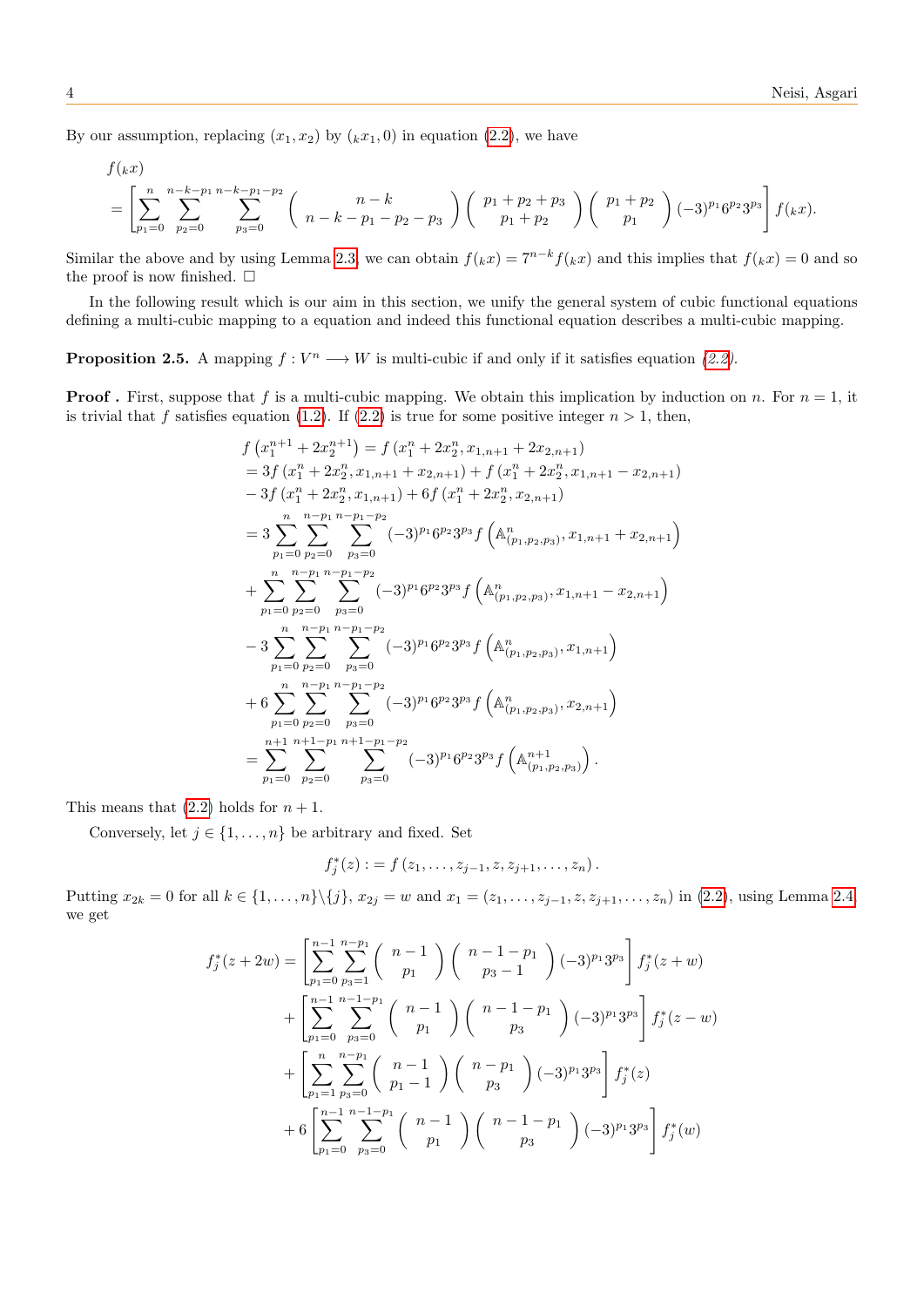$$
= \left[\sum_{p_1=0}^{n-1} {n-1 \choose p_1} (-3)^{p_1} \sum_{p_3=0}^{n-1-p_1} {n-1-p_1 \choose p_3} 3^{p_3+1} \times 1^{n-1-p_3} \right] f_j^*(z+w) + \left[\sum_{p_1=0}^{n-1} {n-1 \choose p_1} (-3)^{p_1} \sum_{p_3=0}^{n-1-p_1} {n-1-p_1 \choose p_3} 3^{p_3} \times 1^{n-1-p_3} \right] f_j^*(z-w) + \left[\sum_{p_1=0}^{n-1} {n-1 \choose p_1} (-3)^{p_1+1} \sum_{p_3=0}^{n-1-p_1} {n-1-p_1 \choose p_3} 3^{p_3} \times 1^{n-1-p_3} \right] f_j^*(z) + 6 \left[\sum_{p_1=0}^{n-1} {n-1 \choose p_1} (-3)^{p_1} \sum_{p_3=0}^{n-1-p_1} {n-1-p_1 \choose p_3} 3^{p_3} \times 1^{n-1-p_3} \right] f_j^*(w) = 3 \left[\sum_{p_1=0}^{n-1} {n-1 \choose p_1} (-3)^{p_1} 4^{n-1-p_1} \right] f_j^*(z+w) + \left[\sum_{p_1=0}^{n-1} {n-1 \choose p_1} (-3)^{p_1} 3^{p_3} 4^{n-1-p_1} \right] f_j^*(z-w) - 3 \left[\sum_{p_1=0}^{n-1} {n-1 \choose p_1} (-3)^{p_1+1} 4^{n-1-p_1} \right] f_j^*(z) + 6 \left[\sum_{p_1=0}^{n-1} {n-1 \choose p_1} (-3)^{p_1} 3^{p_3} 4^{n-1-p_1} \right] f_j^*(w) = 3(4-3)^{n-1} f_j^*(z+w) + (4-3)^{n-1} f_j^*(z-w) - 3(4-3)^{n-1} f_j^*(z) + 6(4-3)^{n-1} f_j^*(w) = 3 f_j^*(z+w) + f_j^*(z-w) - 3 f_j^*(z) + 6 f_j^*(w).
$$

This finishes the proof.  $\square$ 

## 3 Stability of multi-cubic mappings

In this section, we prove the Hyers-Ulam stability of equation [\(2.2\)](#page-2-0) in non-Archimedean normed spaces. The proof is based on a fixed point result that can be derived from [\[12,](#page-8-18) Theorem 1]. Before that, we bring some basic facts concerning non-Archimedean spaces and some preliminary results. Recall that a metric d on a nonempty set X is said to be non-Archimedean (or an ultrametric) provided  $d(x, z) \leq max{d(x, y), d(y, z)}$  for  $x, y, z \in X$ . By a non-Archimedean field we mean a field K equipped with a function (valuation) |  $\cdot$  | from K into  $[0, \infty)$  such that

- (i)  $|a| = 0$  if and only if  $a = 0$ ;
- (ii)  $|ab| = |a||b|$  for all  $a, b \in \mathbb{K}$ ;
- (iii)  $|a + b| \leq \max\{|a|, |b|\}$  for all  $a, b \in \mathbb{K}$ .

It is clear that  $|1| = |-1| = 1$  and  $|n| \leq 1$  for all  $n \in \mathbb{Z}$ . A trivial valuation on any field K is defined by the following for  $a \in \mathbb{K}$ 

$$
|a| := \begin{cases} 0 & a = 0, \\ 1 & a \neq 0. \end{cases}
$$

For a nontrivial non-Archimedean valuation on  $\mathbb{Q}$ , assume that p is prime number. It is known that any non-zero rational number r can be uniquely written as  $r = \frac{m}{n}p^s$ , where  $m, n, s \in \mathbb{Z}$  in which m and n are integers not divisible by p. It easily verified that the function  $|\cdot|_p : \mathbb{Q} \longrightarrow [0,\infty)$  given through

$$
|r|_p := \begin{cases} 0 & a = 0, \\ p^{-s} & a \neq 0, \end{cases}
$$

is a nontrivial non-Archimedean valuation on Q.

Let V be a vector space over a scalar field  $\mathbb K$  with a non-Archimedean non-trivial valuation  $|\cdot|$ . A function  $\|\cdot\|: V \longrightarrow \mathbb{R}$  is a non-Archimedean norm (valuation) if it satisfies the following conditions: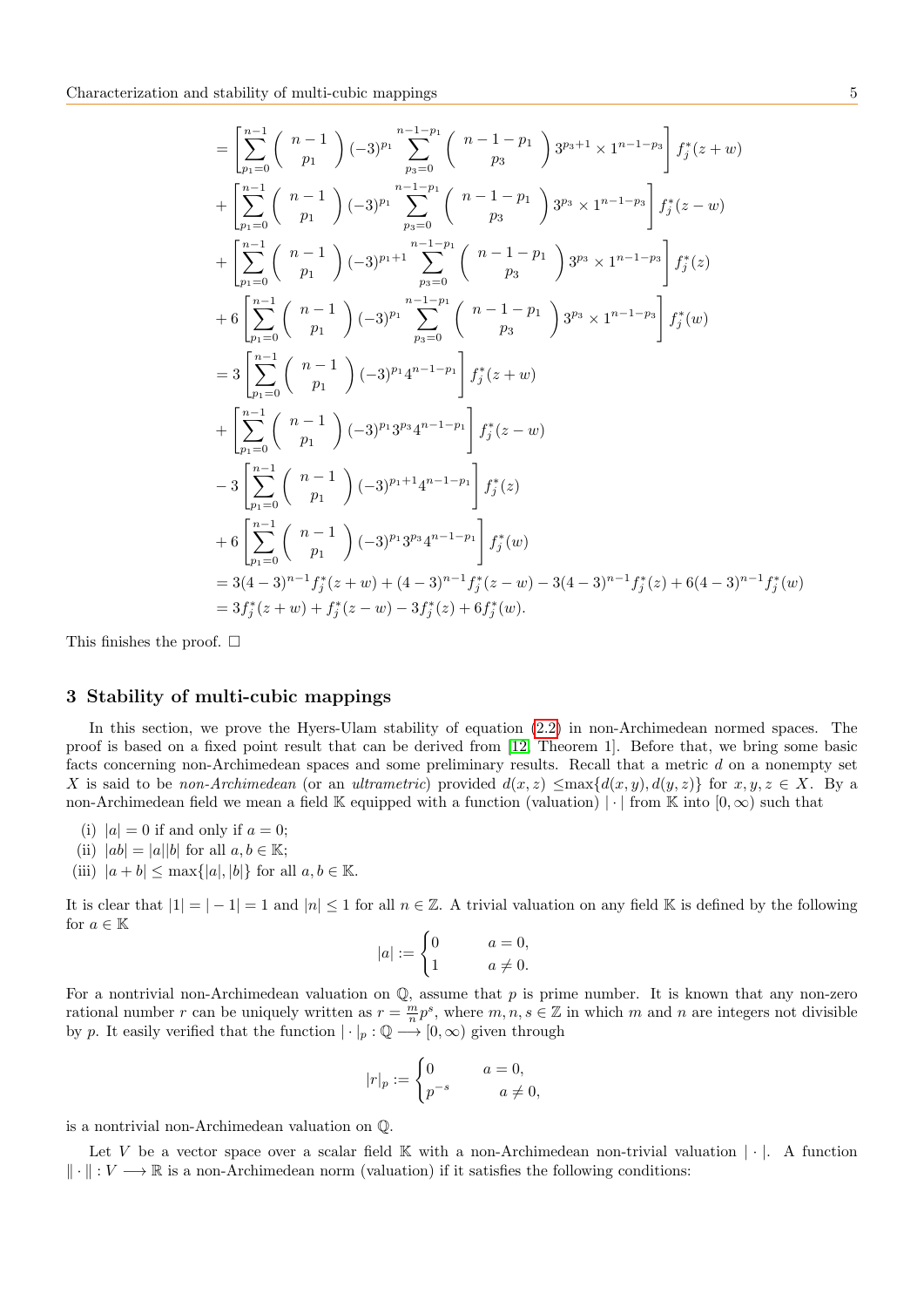- (i)  $||x|| = 0$  if and only if  $x = 0$ ;
- (ii)  $||ax|| = |a|| ||x||$ ,  $(x \in V, a \in \mathbb{K})$ ;
- (iii) the strong triangle inequality (ultrametric); namely,

 $||x + y|| \le \max{||x||, ||y||}$  (x, y ∈ V).

Then,  $(V, \|\cdot\|)$  is said to be a non-Archimedean normed space.

A sequence  $\{x_n\}$  is Cauchy if and only if  $\{x_{n+1} - x_n\}$  converges to zero in a non-Archimedean normed space X. Indeed, the above definition is taken from the fact that

 $||x_n - x_m|| \le \max{||x_{i+1} - x_i||; m \le j \le n-1}$   $(n \ge m)$ .

A non-Archimedean normed space is complete if every Cauchy sequence is convergent. If  $(V, \|\cdot\|)$  is a non-Archimedean normed space, then it is easy to check that the function  $d_V : V \times V \longrightarrow \mathbb{R}_+$ , defined via  $d_V(x, y) := ||x - y||$ , is a non-Archimedean metric on V that is invariant (i.e.,  $d_V(x+z, y+z) = d_V(x, y)$  for  $x, y, z \in X$ ). In other words, every non-Archimedean normed space is a special case of a metric space with invariant metrics.

The most interesting example of non-Archimedean normed spaces is p-adic numbers which have gained the interest of physicists because of their connections with some problems coming from quantum physics, p-adic strings and superstrings [\[23\]](#page-8-21). A key property of p-adic numbers is that they do not satisfy the Archimedean axiom: for all  $x, y > 0$ , there exists an integer n such that  $x < ny$ ; for more details we refer to [\[20\]](#page-8-22).

We recall that for a field  $\mathbb K$  with multiplicative identity 1, the characteristic of  $\mathbb K$  is the smallest positive number n−times

*n* such that  $\overline{1 + \cdots + 1} = 0$ .

Throughout, for two sets A and B, the set of all mappings from A to B is denoted by  $B^A$ . Here, we indicate the next theorem which is a fundamental result in fixed point theory [\[12,](#page-8-18) Theorem 1]. This result plays a key tool in obtaining our purpose in this paper.

<span id="page-5-0"></span>Theorem 3.1. Let the following hypotheses hold.

- (H1) E is a nonempty set, Y is a complete non-Archimedean normed space over a non-Archimedean field of the characteristic different from 2,  $j \in \mathbb{N}$ ,  $g_1, \ldots, g_j : E \longrightarrow E$  and  $L_1, \ldots, L_j : E \longrightarrow \mathbb{R}_+$ ,
- (H2)  $\mathcal{T}: Y^E \longrightarrow Y^E$  is an operator satisfying the inequality

$$
\|\mathcal{T}\lambda(x) - \mathcal{T}\mu(x)\| \leq \max_{i \in \{1, ..., j\}} L_i(x) \|\lambda(g_i(x)) - \mu(g_i(x))\|,
$$

for all  $\lambda, \mu \in Y^E, x \in E$ ,

(H3)  $\Lambda : \mathbb{R}^E_+ \longrightarrow \mathbb{R}^E_+$  is an operator defined through

$$
\Lambda \delta(x) := \max_{i \in \{1, ..., j\}} L_i(x) \delta(g_i(x)) \qquad \delta \in \mathbb{R}_+^E, x \in E.
$$

Suppose that the function  $\theta : E \longrightarrow \mathbb{R}_+$  and the mapping  $\varphi : E \longrightarrow Y$  fulfill the following two conditions:

$$
\|\mathcal{T}\varphi(x) - \varphi(x)\| \le \theta(x), \quad \lim_{l \to \infty} \Lambda^l \theta(x) = 0 \qquad (x \in E).
$$

Then, for every  $x \in E$ , the limit  $\lim_{l\to\infty} \mathcal{T}^l \varphi(x) =: \psi(x)$  exists and the mapping  $\psi \in Y^E$ , defined in this way, is a fixed point of  $\mathcal T$  with

$$
\|\varphi(x) - \psi(x)\| \le \sup_{l \in \mathbb{N}_0} \Lambda^l \theta(x) \qquad (x \in E).
$$

From now on, for the mapping  $f: V^n \longrightarrow W$ , we consider the difference operator  $\mathbf{D} f: V^n \times V^n \longrightarrow W$  by

$$
\mathbf{D}f(x_1, x_2) := f(x_1 + 2x_2) - \sum_{p_1=0}^{n} \sum_{p_2=0}^{n-p_1} \sum_{p_3=0}^{n-p_1-p_2} (-3)^{p_1} 6^{p_2} 3^{p_3} f\left(\mathbb{A}_{(p_1, p_2, p_3)}^n\right)
$$

where  $f\left(\mathbb{A}^n_{(p_1,p_2,p_3)}\right)$  is defined in [\(2.1\)](#page-1-0).

<span id="page-5-1"></span>In the sequel, all mappings  $f: V^n \longrightarrow W$  are assumed that satisfy zero condition. With this assumption, we have the next stability result for functional equation [\(2.2\)](#page-2-0).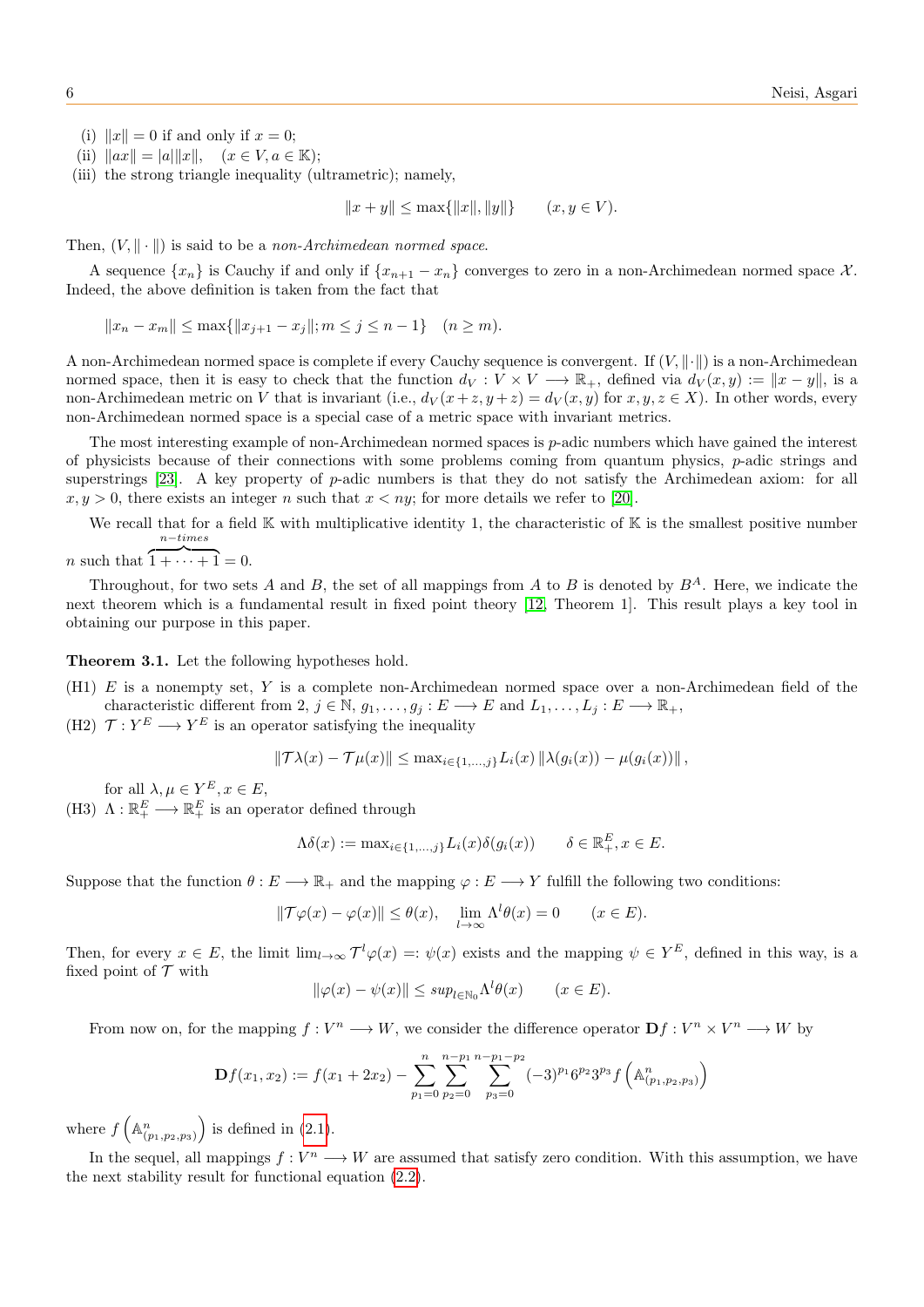**Theorem 3.2.** Let  $\beta \in \{-1, 1\}$  be fixed. Let also V be a linear space and W be a complete non-Archimedean normed space over a non-Archimedean field of the characteristic different from 2. Suppose that  $\varphi: V^n \times V^n \longrightarrow \mathbb{R}_+$  is a mapping satisfying the equality

$$
\lim_{l \to \infty} \left(\frac{1}{|8|^{n\beta}}\right)^l \varphi(2^{l\beta}x_1, 2^{l\beta}x_2) = 0,\tag{3.1}
$$

for all  $x_1, x_2 \in V^n$ . Assume also  $f: V^n \longrightarrow W$  is an odd mapping in each variable and satisfies the inequality

<span id="page-6-7"></span><span id="page-6-1"></span><span id="page-6-0"></span>
$$
\|\mathbf{D}f(x_1, x_2)\| \le \varphi(x_1, x_2),\tag{3.2}
$$

for all  $x_1, x_2 \in V^n$ . Then, there exists a unique multi-cubic mapping  $\mathcal{C}: V^n \longrightarrow W$  such that

<span id="page-6-6"></span>
$$
||f(x) - C(x)|| \le \sup_{l \in \mathbb{N}_0} \frac{1}{|8|^{n\frac{\beta+1}{2}}} \left(\frac{1}{|8|^{n\beta}}\right)^l \varphi\left(0, 2^{l\beta + \frac{\beta-1}{2}}x\right),\tag{3.3}
$$

for all  $x \in V^n$ .

**Proof**. Putting  $x = 0$  and  $x_2 = x_1 = x$  in [\(3.2\)](#page-6-0), we have

$$
\left\| f(2x) - \left[ \sum_{p_2=0}^n \sum_{p_3=0}^{n-p_2} \binom{n}{p_2} \binom{n-p_2}{p_3} 6^{p_2} 3^{p_3} (-1)^{n-p_2-p_3} \right] f(x) \right\| \le \varphi(0, x)
$$
\n(3.4)

for all  $x \in V^n$  (here and the rest of proof). A calculation shows that

$$
\sum_{p_2=0}^{n} \sum_{p_3=0}^{n-p_2} {n \choose p_2} {n-p_2 \choose p_3} 6^{p_2} 3^{p_3} (-1)^{n-p_2-p_3}
$$
  
= 
$$
\sum_{p_2=0}^{n} {n \choose p_2} 6^{p_2} \sum_{p_3=0}^{n-p_2} {n-p_2 \choose p_3} 3^{p_3} (-1)^{n-p_2-p_3}
$$
  
= 
$$
\sum_{p_2=0}^{n} {n \choose p_2} 6^{p_2} (3-1)^{n-p_2} = (6+2)^n = 8^n.
$$
 (3.5)

Relations [\(3.4\)](#page-6-1) and [\(3.5\)](#page-6-2) imply that

<span id="page-6-3"></span><span id="page-6-2"></span>
$$
||f(2x) - 8n f(x)|| \le \varphi(0, x).
$$
 (3.6)

Set

$$
\theta(x) := \frac{1}{|8|^{n\frac{\beta+1}{2}}}\varphi\left(0, 2^{\frac{\beta-1}{2}}x\right), \qquad \mathcal{T}\xi(x) := \frac{1}{8^{n\beta}}\xi(2^{\beta}x),
$$

for all  $\xi \in W^{V^n}$ . Here, we rewrite [\(3.6\)](#page-6-3) as follows:

<span id="page-6-5"></span><span id="page-6-4"></span>
$$
||f(x) - \mathcal{T}f(x)|| \le \theta(x). \tag{3.7}
$$

For each  $\eta \in \mathbb{R}^{V^n}_+$ , we define  $\Lambda \eta(x) := \frac{1}{|\mathcal{S}|^{n\beta}} \eta(r^{\beta} x)$ . It is easy to check that  $\Lambda$  has the form described in (H3) with  $E = V^n$ ,  $g_1(x) := 2^{\beta} x$  and  $L_1(x) = \frac{1}{|8|^{n\beta}}$ . Furthermore, for each  $\lambda, \mu \in W^{V^n}$ , we obtain

$$
\|\mathcal{T}\lambda(x) - \mathcal{T}\mu(x)\| = \left\|\frac{1}{8^{n\beta}}\lambda(2^{\beta}x) - \frac{1}{8^{n\beta}}\mu(2^{\beta}x)\right\| \le L_1(x) \left\|\lambda(g_1(x)) - \mu(g_1(x))\right\|.
$$

It follows the above relation that the hypothesis (H2) hold. One can argue by induction on  $l \in \mathbb{N}$  that

$$
\Lambda^{l}\theta(x) := \left(\frac{1}{|8|^{n\beta}}\right)^{l}\theta(2^{l\beta}x) = \frac{1}{|8|^{n\frac{\beta+1}{2}}} \left(\frac{1}{|8|^{n\beta}}\right)^{l}\varphi\left(0, 2^{l\beta + \frac{\beta-1}{2}}\right). \tag{3.8}
$$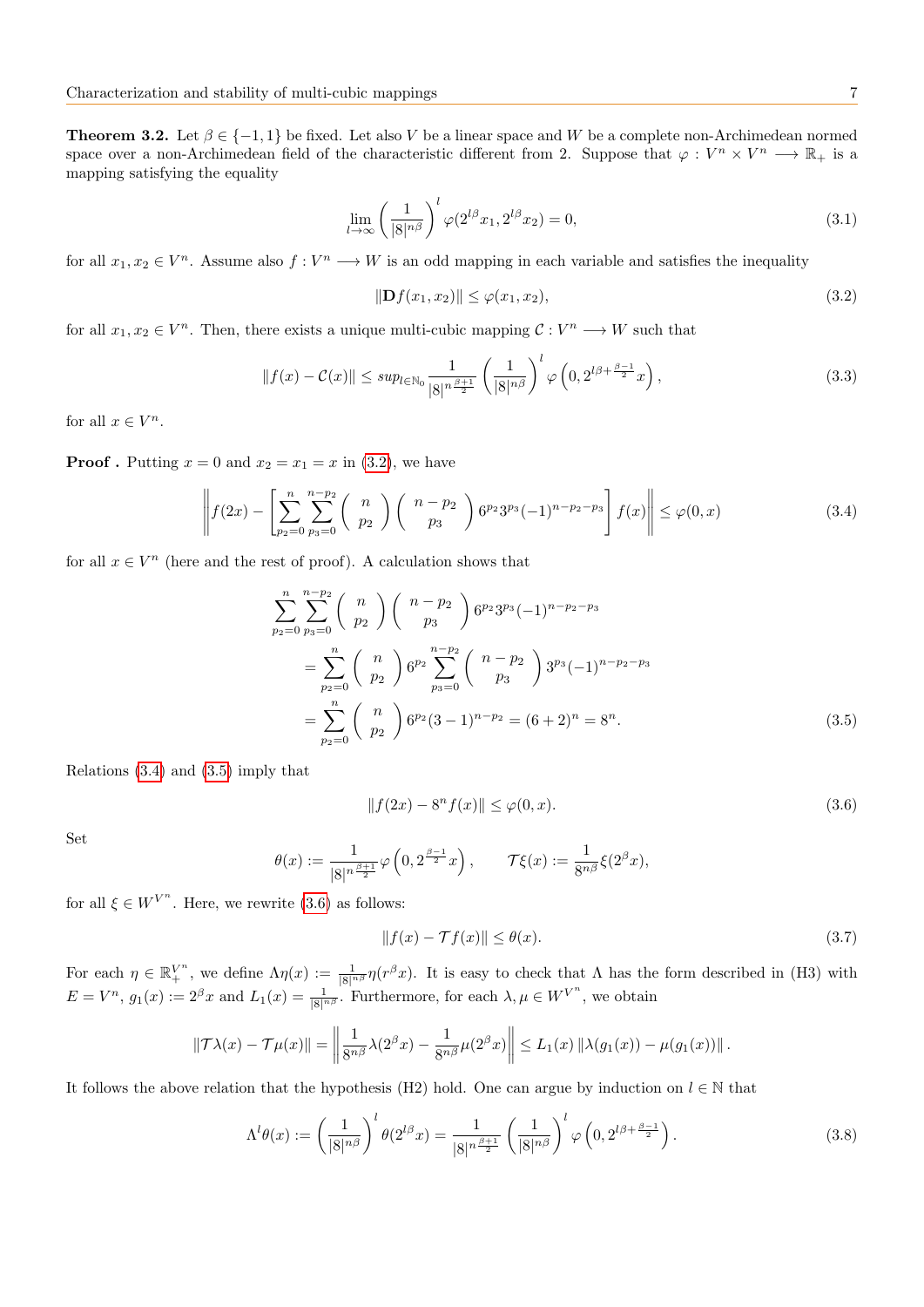Now, [\(3.7\)](#page-6-4) and [\(3.8\)](#page-6-5) necessitate that all assumptions of Theorem [3.1](#page-5-0) hold and so there exists a unique mapping  $\mathcal{C}: V^n \longrightarrow W$  such that  $\mathcal{C}(x) = \lim_{l \to \infty} (\mathcal{T}^l f)(x)$  and [\(3.3\)](#page-6-6) is valid as well. In addition, by induction on l, we can prove that

$$
\|\mathbf{D}(\mathcal{T}^{l}f)(x_{1},x_{2})\| \leq \left(\frac{1}{|8|^{n\beta}}\right)^{l} \varphi(2^{l\beta}x_{1}, 2^{l\beta}x_{2})
$$
\n(3.9)

for all  $x_1, x_2 \in V^n$ . Letting  $l \to \infty$  in [\(3.9\)](#page-7-0) and applying [\(3.1\)](#page-6-7), we achieve  $\mathbf{D}\mathcal{C}(x_1, x_2) = 0$  for all  $x_1, x_2 \in V^n$ . This means that the mapping satisfies equation [\(2.2\)](#page-2-0) and the proof is now completed.  $\Box$ 

In what follows, it is assumed that the non-Archimedean field has the characteristic different from 2 and  $|2| < 1$ . In the next corollaries which are some direct applications of Theorem [3.2,](#page-5-1) V is a non-Archimedean normed space and W is a complete non-Archimedean normed space.

**Corollary 3.3.** Let  $\delta > 0$ . Suppose that  $f: V^n \longrightarrow W$  is an odd mapping in each variable and satisfies the inequality

<span id="page-7-0"></span> $||\mathbf{D}f(x_1, x_2)|| \leq \delta,$ 

for all  $x_1, x_2 \in V^n$ . Then, there exists a unique multi-cubic mapping  $\mathcal{C}: V^n \longrightarrow W$  such that

$$
||f(x) - C(x)|| \le \delta,
$$

for all  $x \in V^n$ .

**Proof.** We firstly note that  $|8| < 1$ . Given  $\varphi(x_1, x_2) = \delta$  in the case  $\beta = -1$  of Theorem [3.2,](#page-5-1) we get  $\lim_{l \to \infty} |8|^{nl} \delta = 0$ . Therefore, one can obtain the desired result.  $\square$ 

**Corollary 3.4.** Let  $\alpha \in \mathbb{R}$  fulfills  $\alpha \neq 3n$ . Suppose that  $f: V^n \longrightarrow W$  is an odd mapping in each variable and satisfies the inequality

$$
\|\mathbf{D}f(x_1,x_2)\| \leq \sum_{k=1}^2 \sum_{j=1}^n \|x_{kj}\|^{\alpha},
$$

for all  $x_1, x_2 \in V^n$ . Then, there exists a unique multi-cubic mapping  $\mathcal{C}: V^n \longrightarrow W$  such that

$$
||f(x) - C(x)|| \le \begin{cases} \frac{1}{|8|^n} \sum_{j=1}^n ||x_{1j}||^{\alpha}, & \alpha > 3n, \\ \\ \frac{1}{|2|^{\alpha}} \sum_{j=1}^n ||x_{1j}||^{\alpha}, & \alpha < 3n, \end{cases}
$$

for all  $x = x_1 \in V^n$ .

**Proof** . Letting  $\varphi(x_1, x_2) = \sum_{k=1}^2 \sum_{j=1}^n ||x_{kj}||^\alpha$ , we have  $\varphi(2^l x_1, 2^l x_2) = |8|^{lp} \varphi(x_1, x_2)$ . It now follows from Theorem [3.2](#page-5-1) the first and second inequalities in the cases  $\beta = 1$  and  $\beta = -1$ , respectively.  $\Box$ 

Recall that a functional equation F is hyperstable if any mapping f satisfying the equation F approximately is a true solution of  $\mathcal F$ . Under some conditions the functional equation [\(2.2\)](#page-2-0) can be hyperstable as follows.

**Corollary 3.5.** Suppose that  $\alpha_{kj} > 0$  for  $k \in \{1, 2\}$  and  $j \in \{1, ..., n\}$  fulfill  $\sum_{k=1}^{2} \sum_{j=1}^{n} \alpha_{kj} \neq 3n$ . If  $f: V^n \longrightarrow W$ is an odd mapping in each variable and satisfies the inequality

$$
\|\mathbf{D}f(x_1,x_2)\| \leq \prod_{k=1}^2 \prod_{j=1}^n \|x_{kj}\|^{\alpha_{kj}},
$$

for all  $x_1, x_2 \in V^n$ , then f is multi-cubic.

#### Acknowledgments

The author sincerely thank the anonymous reviewers for their careful reading, constructive comments and suggesting some related references to improve the quality of the first draft of paper.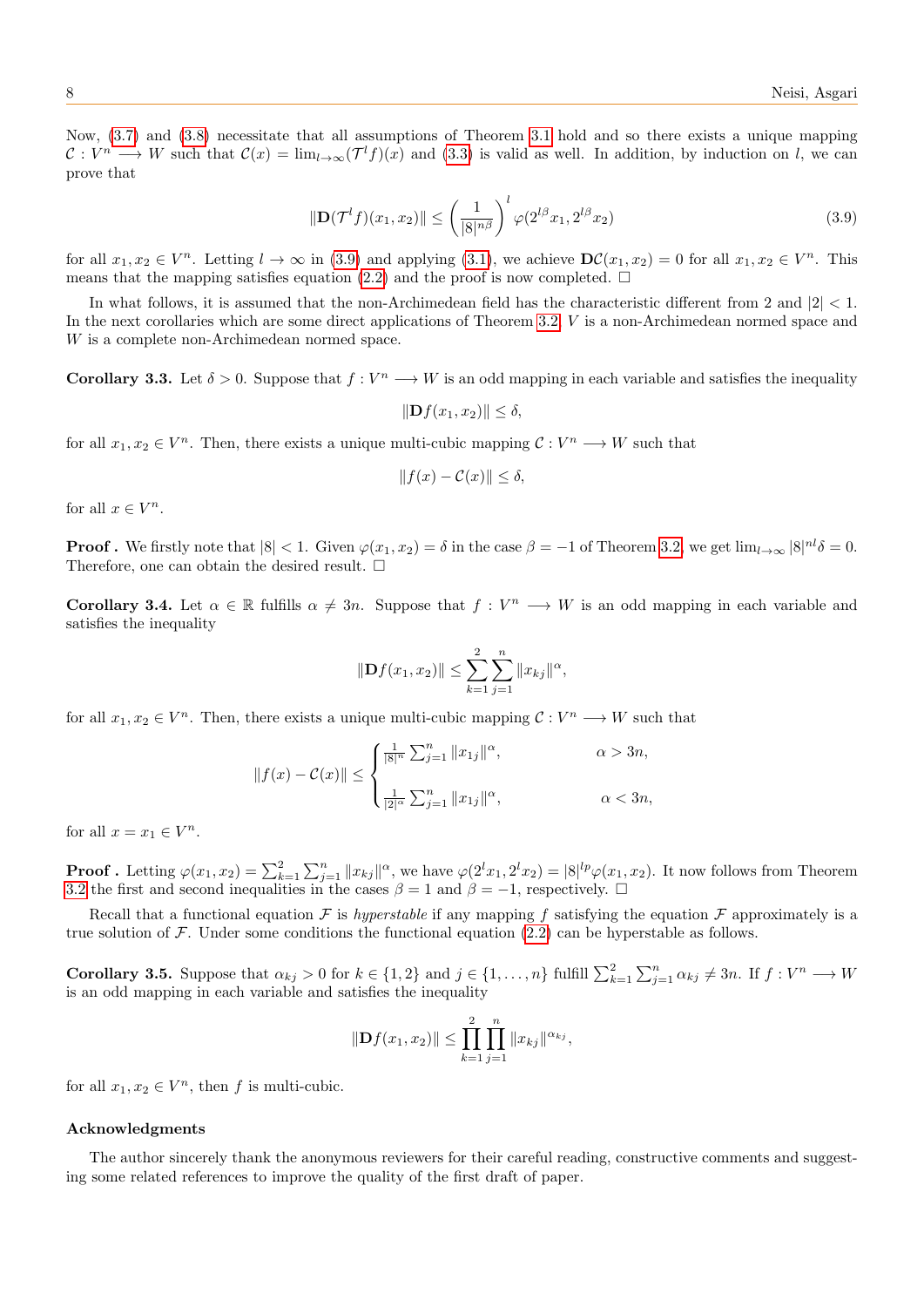# References

- <span id="page-8-16"></span>[1] A. Bahyrycz, K. Ciepliński and J. Olko, On an equation characterizing multi-additive-quadratic mappings and its Hyers-Ulam stability. Appl. Math. Comput.  $265$  (2015), 448-455.
- <span id="page-8-19"></span>[2] A. Bahyrycz, K. Ciepliński and J. Olko, *On Hyers-Ulam stability of two functional equations in non-Archimedean* spaces, J. Fixed Point Theory Appl. 2016 (2016), 18, 433–444.
- <span id="page-8-2"></span>[3] A. Bodaghi, Functional inequalities for generalized multi-quadratic mappings, J. Inequal. Appl. 2021 (2021), Paper No. 145.
- <span id="page-8-7"></span>[4] A. Bodaghi, Intuitionistic fuzzy stability of the generalized forms of cubic and quartic functional equations, J. Intel. Fuzzy Syst. 30 (2016), 2309–2317.
- <span id="page-8-20"></span>[5] A. Bodaghi, I. A. Alias, L. Mousavi and S. Hosseini, Characterization and stability of multimixed additive-quartic mappings: A fixed point application, J. Funct. Spaces.  $2021$  (2021), Art. ID 9943199, 11 pp.
- <span id="page-8-17"></span>[6] A. Bodaghi and A. Fošner, *Characterization, stability and hyperstability of multi-quadratic-cubic mappings*, J. Inequal. Appl. 2021 (2021), Paper No. 49.
- <span id="page-8-8"></span>[7] A. Bodaghi, S. M. Moosavi and H. Rahimi, The generalized cubic functional equation and the stability of cubic Jordan ∗-derivations, Ann. Univ. Ferrara. 59 (2013), 235–250.
- <span id="page-8-3"></span>[8] A. Bodaghi, H. Moshtagh and H. Dutta, Characterization and stability analysis of advanced multi-quadratic functional equations, Adv. Diff. Equ. 2021 (2021), Paper No. 380.
- <span id="page-8-12"></span>[9] A. Bodaghi, C. Park and S. Yun, Almost multi-quadratic mappings in non-Archimedean spaces, AIMS Math. 5 (2020), no. 5, 5230–5239.
- <span id="page-8-4"></span>[10] A. Bodaghi, S. Salimi and G. Abbasi, Characterization and stability of multi-quadratic functional equations in non-Archimedean spaces, Ann. Uni. Craiova-Math. Comp. Sci. Ser. 48 (2021), no. 1, 88–97.
- <span id="page-8-10"></span>[11] A. Bodaghi and B. Shojaee, On an equation characterizing multi-cubic mappings and its stability and hypersta*bility*, Fixed Point Theory  $22$  (2021), no. 1, 83–92.
- <span id="page-8-18"></span>[12] J. Brzdęk and K. Ciepliński, A fixed point approach to the stability of functional equations in non-Archimedean metric spaces, Nonlinear Anal. **74** (2011), 6861-6867.
- <span id="page-8-0"></span>[13] K. Ciepliński, *Generalized stability of multi-additive mappings*, Appl. Math. Lett. **23** (2010), 1291–1294.
- <span id="page-8-13"></span>[14] K. Ciepliński, On the generalized Hyers-Ulam stability of multi-quadratic mappings, Comput. Math. Appl. 62 (2011), 3418–3426.
- <span id="page-8-1"></span>[15] K. Cieplinski, On Ulam stability of a functional equation, Results Math. 75 (2020), Paper No. 151.
- <span id="page-8-14"></span>[16] K. Cieplinski, Ulam stability of functional equations in 2-Banach spaces via the fixed point method, J. Fixed Point Theory Appl. 23 (2021), Paper No. 33.
- <span id="page-8-15"></span>[17] M. Dashti and H. Khodaei, Stability of generalized multi-quadratic mappings in Lipschitz spaces, Results Math. 74 (2019), Paper No. 163.
- <span id="page-8-11"></span>[18] N. Ebrahimi Hoseinzadeh, A. Bodaghi and M.R. Mardanbeigi, Almost multi-cubic mappings and a fixed point application, Sahand Commun. Math. Anal. 17 (2020), no. 3, 131–143.
- <span id="page-8-9"></span>[19] M.B. Ghaemi, M. Majani and M. Eshaghi Gordji, General system of cubic functional equations in non-Archimedean spaces, Tamsui Oxford J. Inf. Math. Sci. 28 (2012), no. 4 ,407–423.
- <span id="page-8-22"></span>[20] K. Hensel, Uber eine neue Begrndung der Theorie der algebraischen Zahlen, Jahresber. Dtsch. Math.-Ver. 6 (1897), 83–88.
- <span id="page-8-5"></span>[21] K.W. Jun and H.M. Kim, The generalized Hyers-Ulam-Russias stability of a cubic functional equation, J. Math. Anal. Appl. 274 (2002), no. 2, 267–278.
- <span id="page-8-6"></span>[22] K.W. Jun and H.M. Kim, On the Hyers-Ulam-Rassias stability of a general cubic functional equation, Math. Inequal. Appl. 6 (2003), no. 2, 289–302.
- <span id="page-8-21"></span>[23] A. Khrennikov, Non-Archimedean Analysis: Quantum Paradoxes, Dynamical Systems and Biological Models,